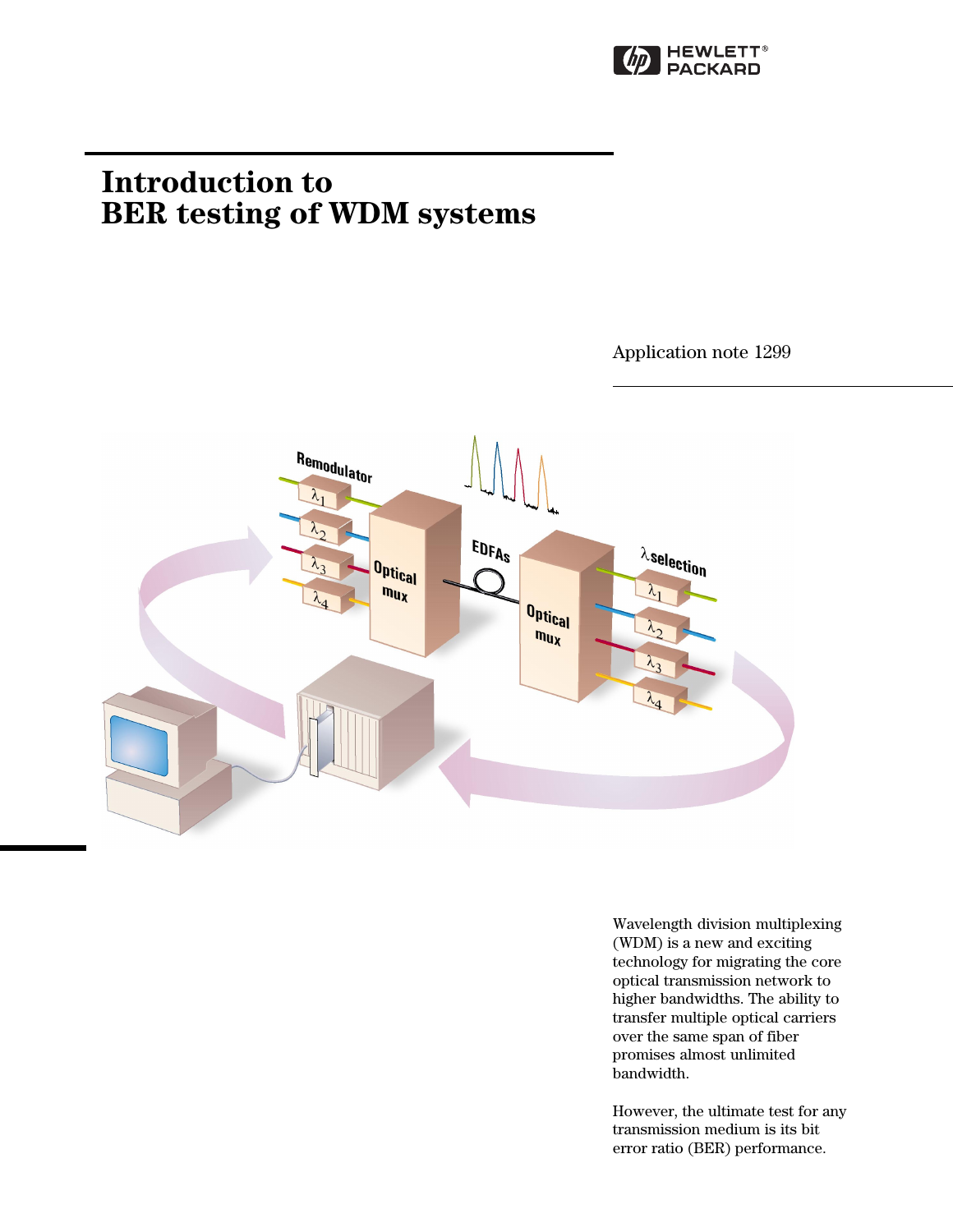# **How WDM overlays onto the network**

If a network hotspot produces capacity shortfall problems, network operators can now opt to deploy a WDM system to quickly expand capacity on existing fiber links. For example, WDM equipment has already been deployed to multiply the capacity of existing STM-16/ OC-48 links—by combining and carrying up to 16 STM-16/OC-48 signals along the existing fiber path† . At the same time, upgrading of the existing STM-16/OC-48 line terminal mux to WDM operation is also readily achieved, providing increased bandwidth while retaining existing tributary access and connections. The operation of a WDM system can best be explained by looking at the sub-system level.



**Figure 1. Simplified WDM system configuration.**

- † *Schemes are proposed carrying up to 32 STM-16/OC-48 signals.*
- ‡ *Currently, ITU-T draft recommendations O.mcs specify 43 WDM wavelengths.*

#### **Laser sources and remodulators**

The transmitter of a WDM system produces laser signals at specific wavelengths and with a nominal spectral line spacing between them (Figure 2). Frequency separation is carried out using laser sources of specific frequencies, or using parallel 1550 nm laser sources with a remodulator to obtain the required frequencies. Laser sources are usually distributed feedback (DFB) lasers, typically working in the range 1530 to

1565 nm‡. They offer good stability and a narrow spectral width which is a prerequisite for dense-WDM (DWDM), where the spectral line spacing can be as narrow as 0.8 nm.

If the WDM system is deployed within existing STM-16/OC-48 fiber links then the remodulator also accepts the existing 1550 nm signal and remodulates it to the chosen WDM wavelength, ready for the wavelength multiplexing process.

#### **Optical multiplexer**

The multiplexer (mux) couples together different wavelengths then combines them for transmission into a single mode fibermaintaining the wavelength integrity of each optical carrier.

#### **Fiber path and EDFAs**

If an optical link is short, the transmission path will consist of nothing more than optical fiber. If the path is longer, say 50 to 100 km, then erbium doped fiber amplifiers (EDFAs) are used for pre- and postamplification. Where longer links are deployed, over 100 km, then EDFAs are also used as intermediate amplifiers.

#### **Optical demultiplexer and wavelength selection**

The receive side employs a demultiplexer (demux) or decoupler to distribute the optical signal to the wavelength selectors. These devices define the optical bandwidth to recover the original tributary and remove unwanted components.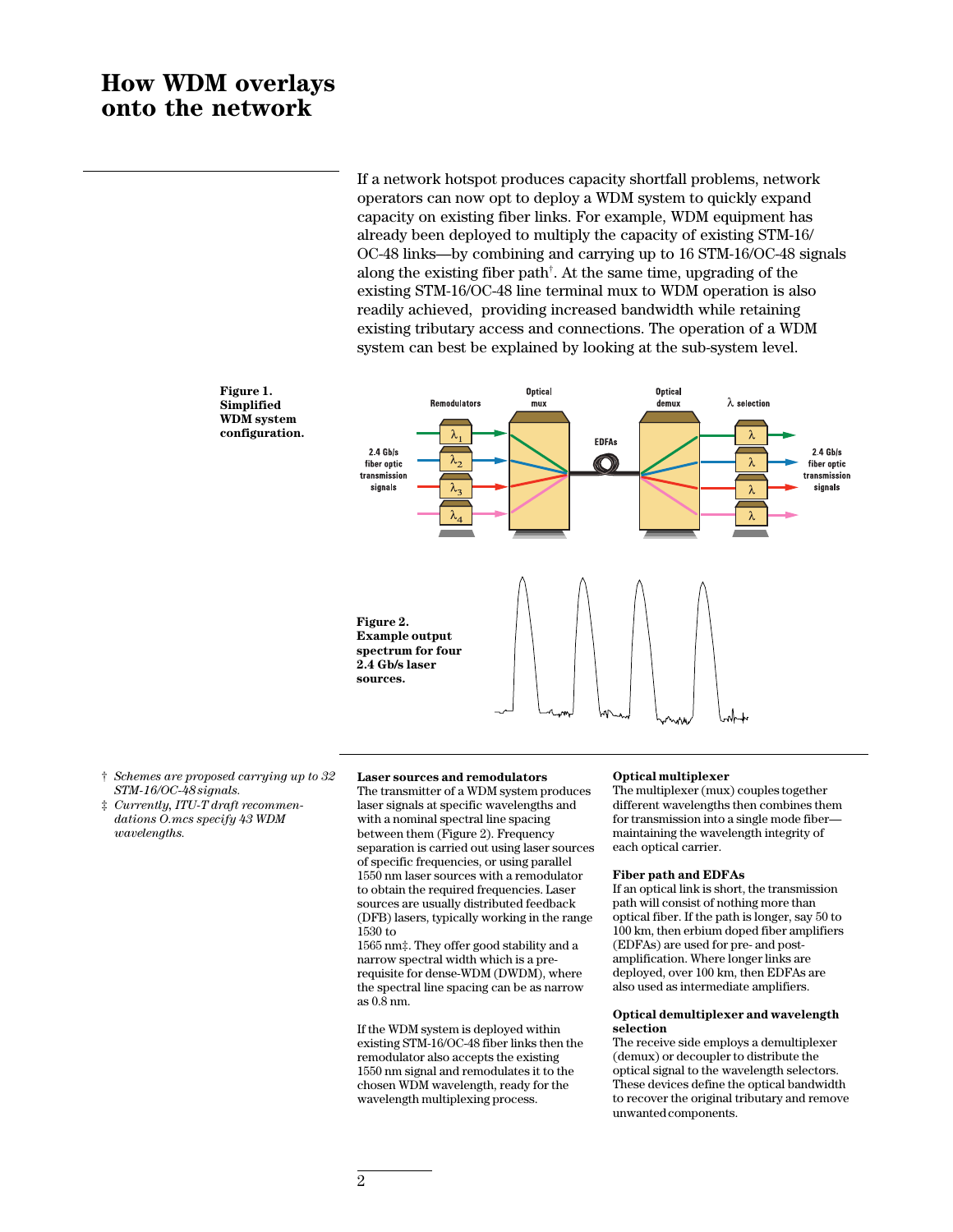# **Impairments affecting WDM system performance**

This application note focuses on the requirement for BER testing a WDM system. There are several potential sources of impairments associated with WDM components and optical fiber links. The main impairments that affect BER performance are listed below.

#### **Amplifier spontaneous emissions from EDFAs**

An accumulation of naturally occurring emissions that may cause a reduction in overall signal-to-noise ratio.

#### **Gain flatness of EDFAs**

A measure of how flat the optical spectrum remains after passing through the amplifier. Ideally all wavelengths in the WDM signal are amplified equally. Non-linearity needs to be compensated for, because ultimately it could lead to channel failure.

### **Gain competition in EDFAs**

This is associated with the allocation of power to channels. Each EDFA has a defined amount of optical power available for amplifying incoming signals. Increasing the bandwidth of the amplifier adds more channels but leads to an overall reduction of power in existing channels.

#### **Intrinsic and timing jitter**

Jitter is the phase variation of a signal from its correct position in time. It can accumulate in a transmission network, leading to errors. The remodulation stage of a WDM system employs a clock recovery and re-clocking stage which can contribute to jitter on an incoming signal.

#### **Dispersion**

The characteristics of a fiber can cause wavelengths to propagate at different velocities through the fiber. This leads to pulse broadening and, ultimately, pulse merging which results in errors on the receiver detection circuit.

#### **Crosstalk between adjacent channels**

This is the interaction between adjacent channels in a WDM line signal. Because of the closeness of channel spacing, the contents of one channel can cause interference in an adjacent channel, introducing errors at the receiver after demultiplexing and channel selection.

### **Four wave mixing**

This occurs if components of existing optical signals combine to produce a new optical signal at a new wavelength.

#### **Simulated Brillouin scattering and Raman scattering**

A description of the interaction between the optical signal and acoustic waves in the fiber, and between the optical signal and the fiber.

As any of these impairments could adversely affect the future fail-safe operation of the network, they need to be evaluated properly and corrected when implementing a WDM system design. For parametric measurements such as power level and optical spectrum checks use a wavelength meter and an optical spectrum analyzer.

*For information on diagnosing individual WDM impairments, refer to the DWDM Components Test Guide 5965-3124E.*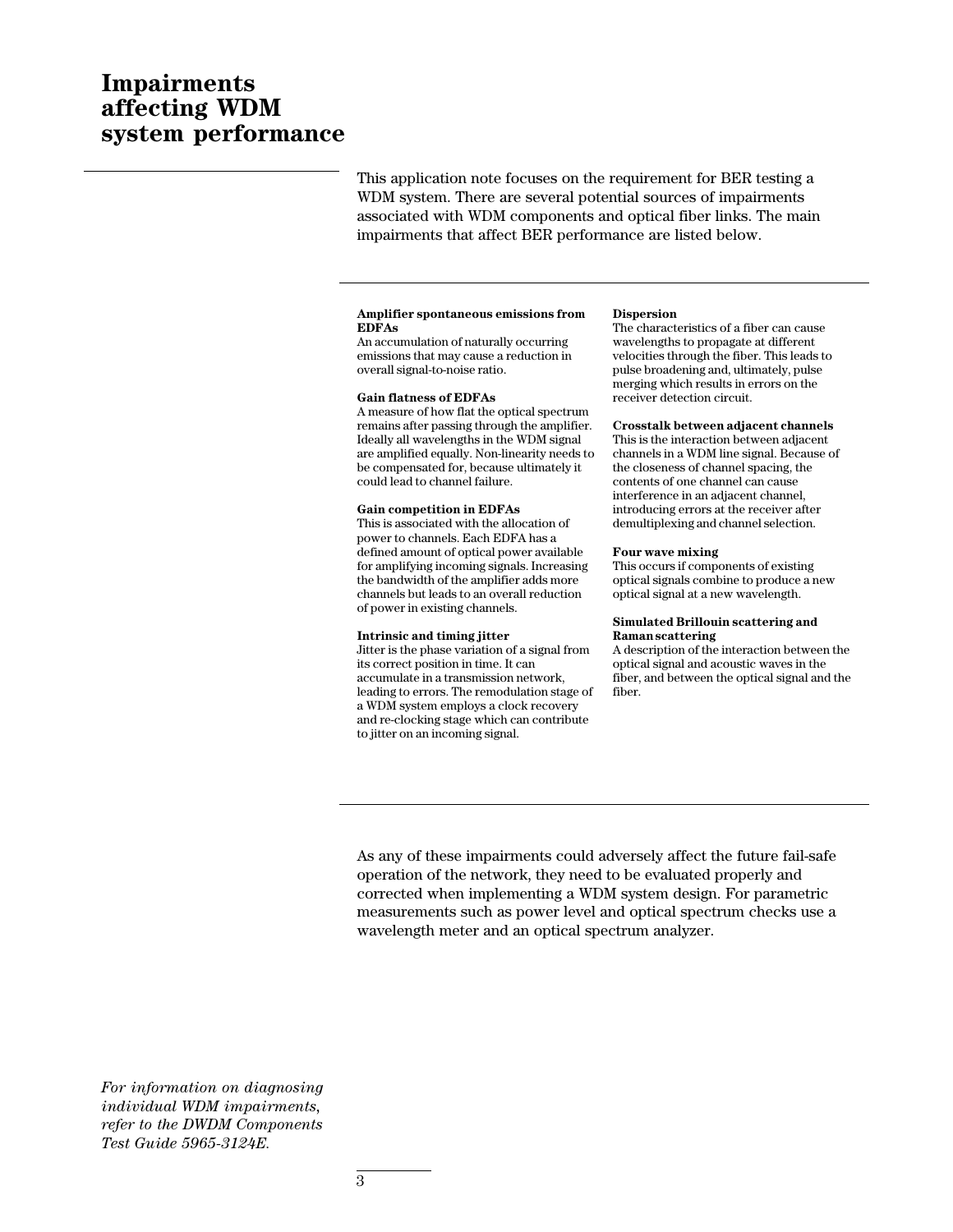# **Evaluating BER performance**

Conclusive testing of BER performance (and other impairments) in a WDM system requires the duplication, as close as possible, of an in-service situation. Loading up the tributaries of a WDM system with dynamic, uncorrelated test signals gives a good simulation of live traffic. A typical test setup requires multiple 2.4 Gb/s optical sources of network quality, using DFB lasers or equivalent. Testing also requires wavelengths from the ITU-T WDM grid in order to mimic or test beyond system designs. An OC-48/STM-16 BER analyzer with SONET/SDH frame structures will simulate the traffic of a real network, and if it offers a modular, scaleable transmit/receive measurement capability would be ideal for WDM system testing.



## **1. Tributary-side BER testing**

Once assembled, WDM systems are usually 'soak tested'. That is, an end-to-end BER test is performed across all tributaries of the WDM system. Each tributary test is typically 3–4 hours duration due to the low residual BER levels of WDM systems.

Soak testing can be approached in a number of ways.

- 1. Using a single transmit/receive optical source with optical switches to test each tributary in turn.
- 2. Using an optical splitter on the transmit output of an optical source to load up all inputs of the WDM mux, then using an optical switch at the output for measuring BER on each receive tributary in turn.
- 3. Using mulitple transmit/receive optical sources to allow all inputs of the mux to be loaded and to allow simultaneous BER measurement on all receive tributaries.

**Approach 1** may be sufficient for a functional test of a proven design, but testing each tributary in turn is inefficient. This approach often results in a trade-off on the amount of time spent measuring each tributary—in order to reduce overall test time. Simply expressed, we can say that . . .

Overall test time = number of WDM channels  $\times$  BER test time per channel

A further limitation is that loading each tributary in turn may not produce or detect the impairments described in the previous section. Any BER estimate from this approach may therefore be unreliable. If there is any instability in the system design then this approach is not recommended.

**Ideally, BER performance checks on a WDM system would use uncorrelated, parallel PRBS test signals to verify transmission.**

**Figure 3.**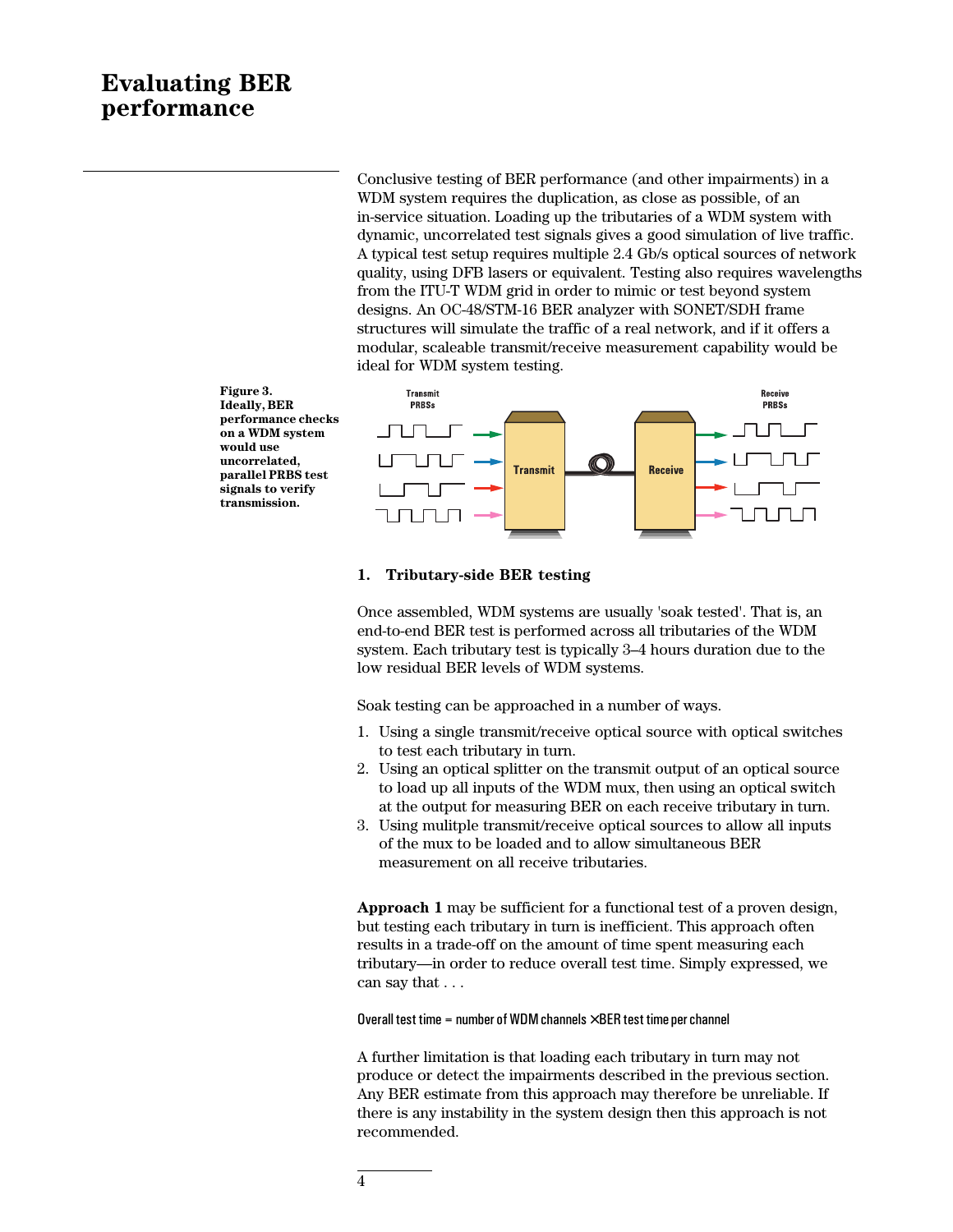**Approach 2** may also result in a trade-off in test time, but removes the need for optical switching on the transmit side and allows all tributaries to be loaded. Most of the WDM impairments will emerge in this configuration. However, as the tributary test signals are identical, this approach is less likely to highlight crosstalk problems. In general, this BER estimate will be a good approximation.

**Approach 3** offers the best solution, in terms of both test time and thoroughness of test. Having independent optical sources means that the test signals are uncorrelated across the WDM tributary inputs. The multiple receive capability allows tributary BER measurements to be made in parallel, reducing overall test time significantly and providing a more accurate means of identifying problem tributaries by cross correlation of BER performance.





**Multiport configuration and parallel measurements allow easy cross-correlation of test results.**

| Eile Edit Options State Window Help                                                       |                                                                                               |
|-------------------------------------------------------------------------------------------|-----------------------------------------------------------------------------------------------|
| п                                                                                         | $\blacksquare$ $\blacksquare$<br>OC154851<br>$-101 \times$                                    |
| Master Ch 1 Gate 5 hrs<br>01:50:33 Repeat                                                 | Slave Ch <sup>2</sup><br>Repeat                                                               |
|                                                                                           |                                                                                               |
| Signal SONET<br>nne                                                                       | Signal SONET<br>L-FERI<br>.-FERF                                                              |
| <b>P-YEL</b><br>Terminal<br>$\Omega$<br>Op Mode<br>P-AIS                                  | $P - VEL$<br>Op Mode<br>Terminal                                                              |
| <b>Add STS-48</b><br>PRBS23<br>Cumulative<br>Error Meas                                   | Add STS-48<br>PRBS23<br>Cumulative<br>Error Meas                                              |
| AlarmSig Loss<br>Pauload<br>0                                                             | AlarmSig Loss<br>0<br>Pauload                                                                 |
| n<br>Internal<br>Count<br>C1k Source<br>B1                                                | 67450<br>Internal<br>Count<br>C1k Source<br>R1                                                |
| o<br>EOC Add None STS1 #1<br>Count<br><b>B2</b>                                           | 67450<br>EOC Add<br>None STS1 #1<br>Count<br><b>B2</b><br>LFEBE Count<br>n<br>0n<br>Scrambler |
| LFEBE Count<br>0n<br>Scrambler<br>None                                                    | Tria                                                                                          |
| Mode/Condition APS Ch#<br>Triq $(TTL)$<br>Trig (ECL) Frame Pulse K1                       |                                                                                               |
| K <sub>2</sub><br>155 MHz<br>Ref Clk Ou                                                   |                                                                                               |
| Tx Status TX LOCK                                                                         |                                                                                               |
|                                                                                           |                                                                                               |
| п                                                                                         | <b>Add STS-48</b><br>PRBS23<br>Cumulative<br>Error Meas                                       |
| Slave Ch 3<br>Repeat                                                                      | AlarmSig Los:<br>0<br>Pauload                                                                 |
|                                                                                           | 67450<br>Count<br>Internal<br>Clk Source<br><b>B1</b>                                         |
| Signal SONET<br>$STS-48$<br>-AIS                                                          | 67450<br>EOC Add<br>None STS1<br>Count<br>B <sub>2</sub>                                      |
| LOP<br>I p-<br>Op Mode<br>Terminal<br>P-AIS                                               | Π                                                                                             |
| Add STS-48<br>PRBS23<br>Cumula<br>Error Meas                                              | LFEBE Count<br>0 <sub>n</sub><br>Scrambler                                                    |
| AlarmSig Loss<br>Pauload<br>n.                                                            | Trig (TTL)<br>None<br>Mode/Condition <sup>9PS</sup> Ch#                                       |
| Count<br>n<br>C1k Source<br>Internal<br>B1                                                | Trig (ECL) Frame Pulse<br>K1                                                                  |
| n<br>Count<br>EOC Add<br>None STS1 #1<br><b>B2</b><br>LFEBE Count<br>n.<br>0 <sub>n</sub> | K2<br><b>155 MHz</b><br>Ref Clk Ou                                                            |
| Scrambler<br>Triq(TTL)<br><b>None</b>                                                     |                                                                                               |
| Mode/Condition APS<br>Trig (ECL) Frame Pulse K1                                           | Tx Status TX LOCK                                                                             |
| K2<br><b>155 MHz</b><br>Ref Clk Ou                                                        | K2<br><b>155 MHz</b><br>Ref Clk Ou                                                            |
| Tx Status TX LOCK                                                                         | Tx Status TX LOCK                                                                             |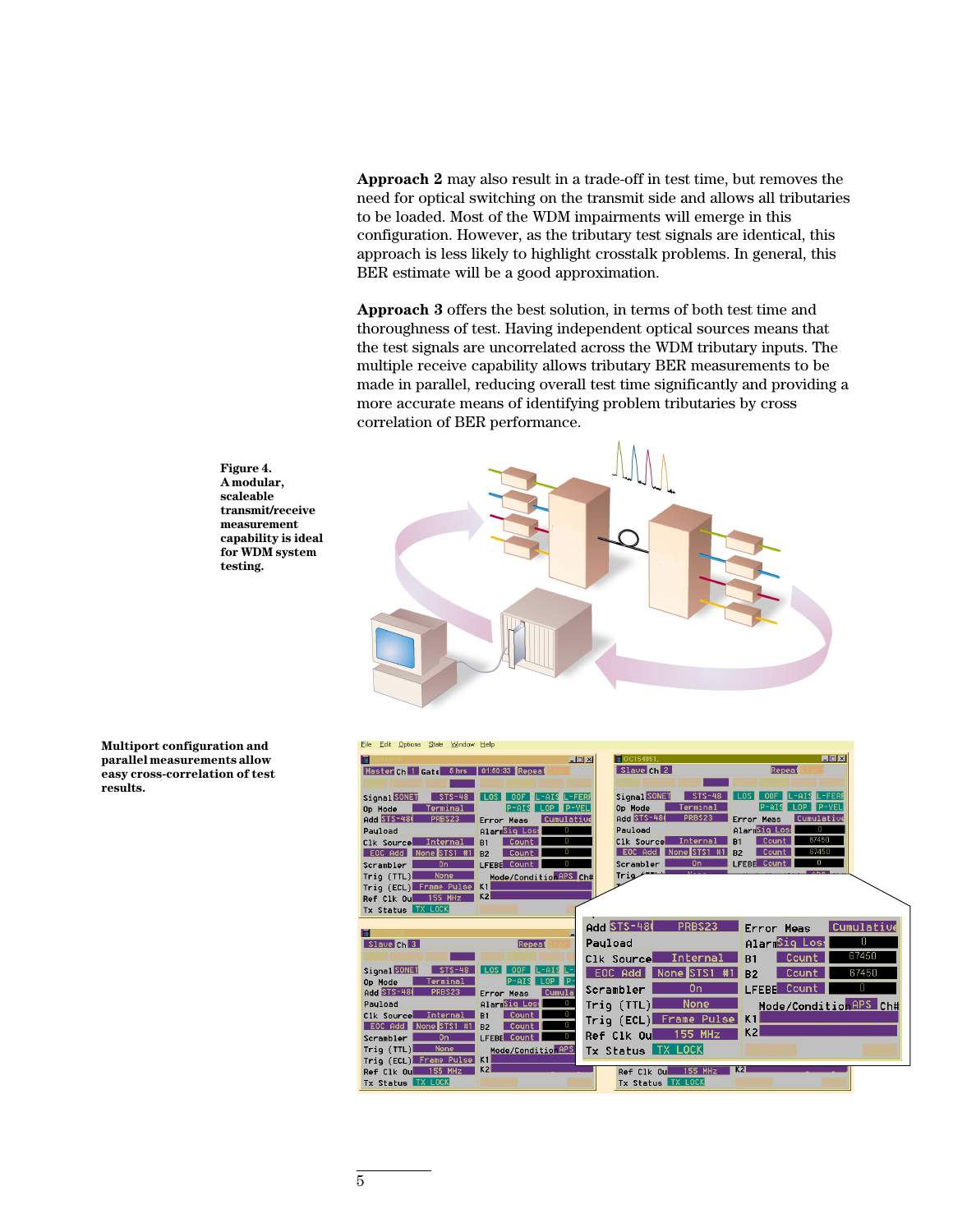## **2. In-service BER testing**

Accessing tributaries for test when the WDM system is carrying live traffic is impractical. Some network monitoring capability may be built into the WDM but it is yet unclear how comprehensive and informative this capability will become. In any case, because of system aging, inservice testing a WDM system requires measurements of both BER performance and optical parameters.

The present strategy for maintaining the performance of a WDM system relies on examination of the optical spectrum of the WDM signal to ensure optical wavelength and power levels are within established limits. These tests are completed using a waveform multimeter and perhaps an optical spectrum analyzer (OSA) for higher resolution measurements. These measurements are a good indication of system performance but not an absolute, quantifiable measure. This can only be achieved with a BER measurement and the challenge is how to access a channel within a WDM line signal to make BER testing possible.

Using an OSA with a monochromator allows individual tributaries to be isolated and dropped to a BER analyzer. The analyzer can then perform in-service B1 parity error measurements on the live signal. So BER performance can be checked for any change in channel performance detected by parametric testing.



Periodically checking in-service BER performance could be used as a vital pro-active measure, highlighting any degradation in quality of service (QoS) before it impacts the service user. Further, for long term monitoring, a maintenance strategy could specify that a WDM channel be allocated as a test channel. This test channel could be 'hard-wired' by the OSA to the BER analyzer, then be monitored continuously as a measure of overall system performance. This would achieve a timestamped record of QoS with no impact on throughput of traffic. The test channel could be allocated from any one of the channels carried in the WDM system and could be switched periodically across the output stream to check for non-linearities in system performance.

*For more information on creating a tunable SONET/SDH BERT for WDM line testing, refer to product note 5965-2741E.*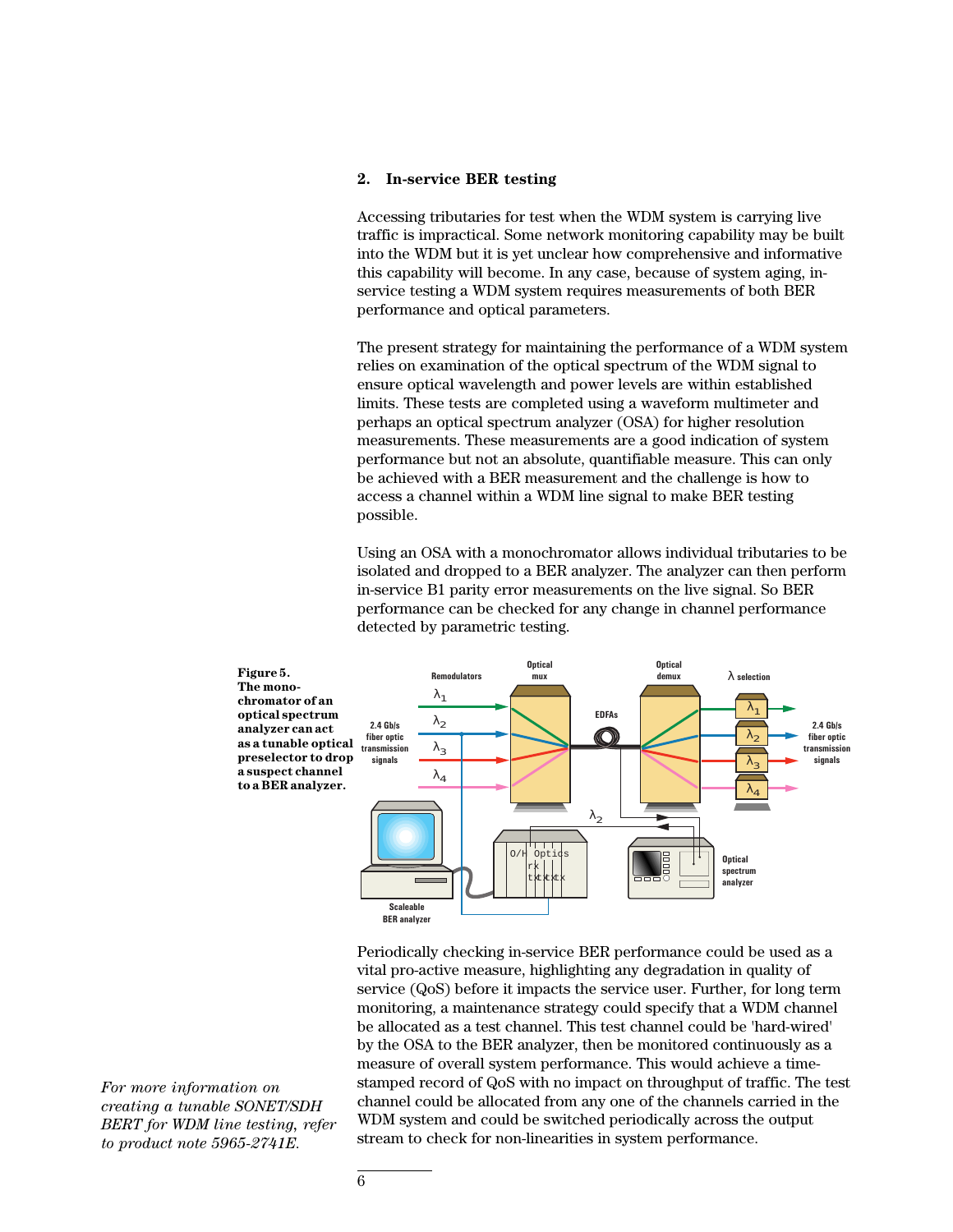## **3. BER testing and jitter**

In SONET/SDH networks, jitter is a serious threat to quality of service. Controlling intrinsic jitter levels is a priority, and conformance testing of a SONET/SDH network usually includes some BER testing combined with jitter analysis. Later, when a network is operational, the level of jitter is monitored to ensure it remains inside ITU-T recommended levels. Because WDM is being overlaid onto the SONET/SDH infrastructure, it too must meet the current jitter requirements. The two key jitter measurements are jitter transfer and jitter tolerance.

#### **Jitter transfer**

This is a measure of jitter gain across any element or section of the network.

#### Jitter transfer (dB) = 20 log (Jitter out / Jitter in)

It is important to measure jitter transfer across a WDM system to ensure that there is no jitter contribution from the clock recovery stages present in the remodulators. Using a jitter analyzer with low intrinsic jitter performance is the most accurate method to measure the jitter contribution in a WDM system. Typically a test signal (as jitter free as possible) is applied to the input stage of the WDM remodulators and the jitter is measured on the output tributary of the demultiplexer.

### **Jitter tolerance**

This a measure of BER performance versus applied jitter. A jitter tolerance measurement is used to verify an interface can withstand defined jitter levels and perform error free. Typically the test signal is applied to the input stage of the WDM remodulators with defined levels of jitter at different frequencies, and the BER performance is measured on the output tributary of the demultiplexer. The jitter tolerance measurement masks have been defined by the ITU-T, and having a test set with these masks built-in makes measurements faster and simpler.

**Having a jitter analyzer that displays the results in decibels (dB) will allow a quick comparison with the ITU-T jitter standards.**

7

| HPE1668A, 70909, "STS48 Jitter"<br>$\blacksquare$          |                      |                                                                |                           |          |  |
|------------------------------------------------------------|----------------------|----------------------------------------------------------------|---------------------------|----------|--|
| HPE1668A Line                                              | STS-48 Standard Mask |                                                                |                           |          |  |
| Setup Control                                              |                      | Page $\left  \left  \left  \right  \right  \right $ Calibrated |                           |          |  |
| Jitter Transfer Mode                                       |                      |                                                                | Point Freq (Hz) Ratio(dB) |          |  |
|                                                            |                      | 11                                                             | 1514                      | $-1023$  |  |
| Operation                                                  | Measurement          | 12                                                             | 2400                      | $-1036$  |  |
| Calibration                                                | <b>External</b>      | 13                                                             | 3800                      | .038     |  |
| Mask                                                       | $STS-48$ Std         | 14                                                             | 6000                      | $-1047$  |  |
| Select Mask Files                                          |                      | 15                                                             | 10471                     | $-.079$  |  |
| Sweep                                                      | Automatic            | 16                                                             | 18620                     | $-1062$  |  |
|                                                            |                      | 17                                                             | 32360                     | $-1054$  |  |
| Dwell1 (s)                                                 | Finished<br>l S e a  | 18                                                             | 57544                     | $-1063$  |  |
|                                                            | l ci<br>l><br>з      | 19                                                             | 100000                    | $-0.051$ |  |
|                                                            | Preset Pt.1          | 20                                                             | 158490                    | .032     |  |
| l c<br>$\rightarrow$<br>Start<br>Done<br>Avq<br>Pt.<br>per |                      |                                                                |                           |          |  |

*For more information on jitter measurement techniques, refer to Application Note 1267 "Frequency-agile jitter measurement system" (5963-5353E).*